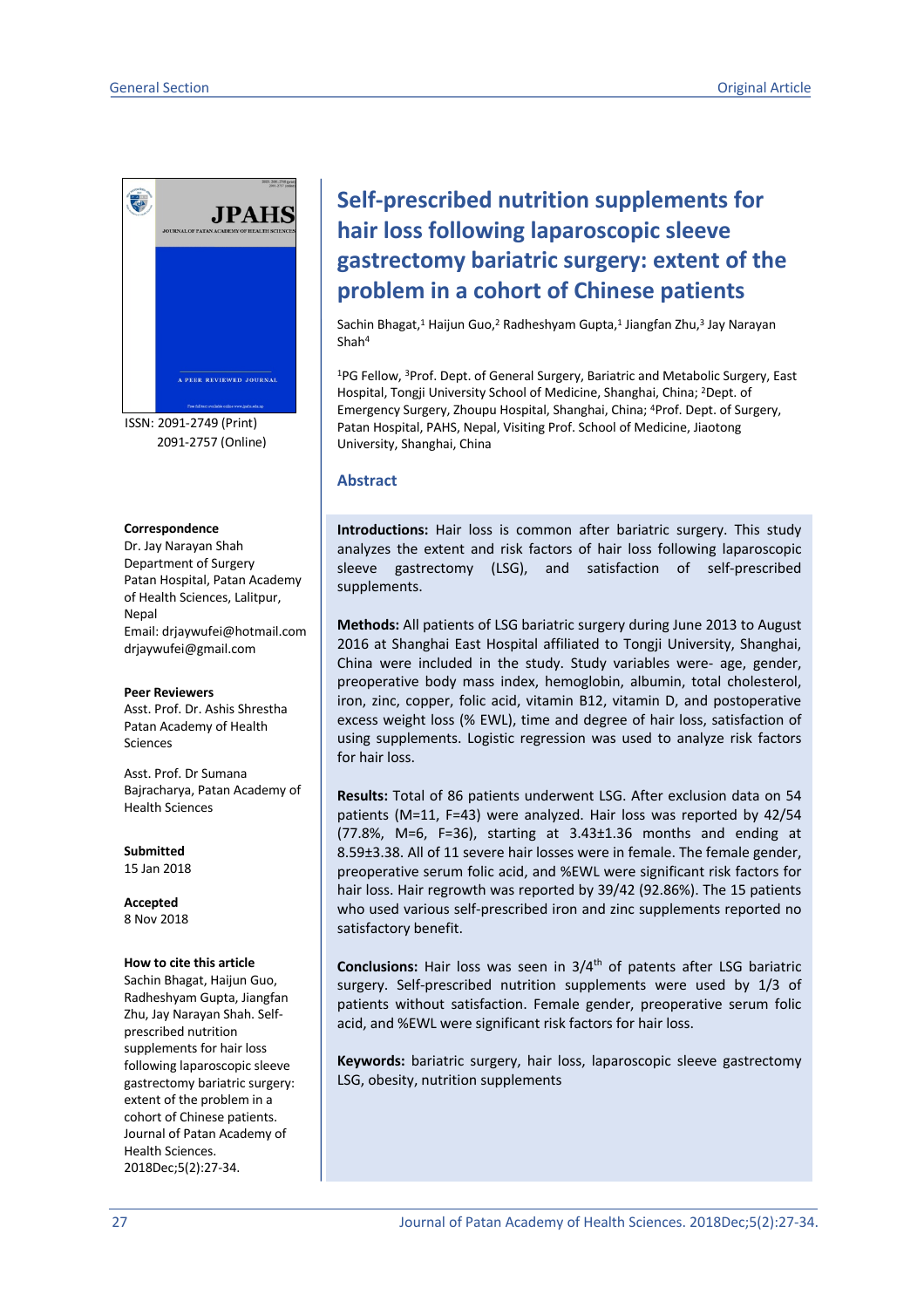# **Introductions**

Obesity has increased and so is the comorbidities like type 2 diabetes, hypertension, obstructive sleep apnea, polycystic ovary syndrome, hyperlipidemia and coronary heart diseases. $1-3$  Patients suffering from obesity requires persisting changes to healthy lifestyle to reduce weight, otherwise rebound occurs in up to 90% after six months.<sup>4</sup> In year 2011, over 340,000 bariatric procedures were performed worldwide.<sup>5</sup> The curative effect of bariatric surgery for patients suffering from obesity is nearly 100%. 6

Laparoscopic sleeve gastrectomy (LSG) has become a standalone bariatric surgery procedure of choice for obesity and is preferred because of its technical efficiency, less operation time, minimal blood loss, and excellent weight reduction. However, in common to other bariatric procedures, LSG share the frustrating psychological distress and quality of life issue due to hair loss after surgery.<sup>7-9</sup> Various nutritional interventions have failed to solve this problem.

The aim of this study was to analyze the risk factors for hair loss after LSG so as patient can be counseled and appropriate measures implemented.

# **Methods**

The cohort obese patients who underwent primary LSG during June 2013 to August 2016 at Shanghai East Hospital, Tongji University, Shanghai, formed the study cohort. All patients were informed about the study and gave signed consent to participate. The study was approved from the ethical committee of the university. Patients with revision LSG, hair conditions such as bald, significant preoperative hair loss, obvious scalp infections and incomplete follow up data after surgery were excluded from final analysis, (Figure 1).

Patients were assessed during out-patient department (OPD) visits at one month after surgery. Further OPD visits were not mandatory and only on voluntary basis if the patients felt the need to visit the hospital. They were provided with the structured follow up chart and advised to complete the documentation at 3, 6, 9 and 12 months for weight loss, starting (start of hair fall) and ending (stoppage of hair fall and regrowth of new hair) times of hair loss, degree of hair loss (as per the provided pictorial images of mild, moderate and severe hair loss, (Figure 2a and 2b). We used Ludwig grading for severity of hair loss because most of our patients were female.<sup>10,11</sup> We used WeChat (free messaging and calling electronic social media platform common in China), text messages and email to collect patient selfreported data. Uses of nutritional supplements by patients were recorded as well as satisfaction of patients to prevent hair loss or enhance hair growth (determined by patients themselves).

Logistic regression model and regression equation were used to predict the risk factors for hair loss. Thirteen variables were taken as covariates and divided into  $X_1^{\sim}X_{13}$ respectively. The severity of hair loss was taken as variable (no or mild hair loss group and moderate to severe hair loss group) and set to Y. The gender and the degree of hair loss were classified as qualitative data. The quantitative methods used were: gender  $(X_2)$ = 0 for male and 1 for female; postoperative hair loss severity  $(Y) = 1$  for moderate to severe hair loss, and 0 for no hair loss or mild hair loss. The other 12 variables- age  $(X_1)$ , preoperative BMI  $(X_3)$ , total cholesterol  $(X_4)$ , albumin ( $X_5$ ), hemoglobin ( $X_6$ ), iron ( $X_7$ ), zinc  $(X_8)$ , copper  $(X_9)$ , folic acid  $(X_{10})$ , vitamin B12  $(X_{11})$ , vitamin D  $(X_{12})$ , %EWL  $(X_{13})$  itself were the quantitative data.

Statistical software SPSS 20.0 was used to analyze the data and expressed as mean  $\pm$ standard deviation  $(X \pm SD)$ . The  $x2$  test was used for comparative analysis and P values <0.05 were considered statistically significant.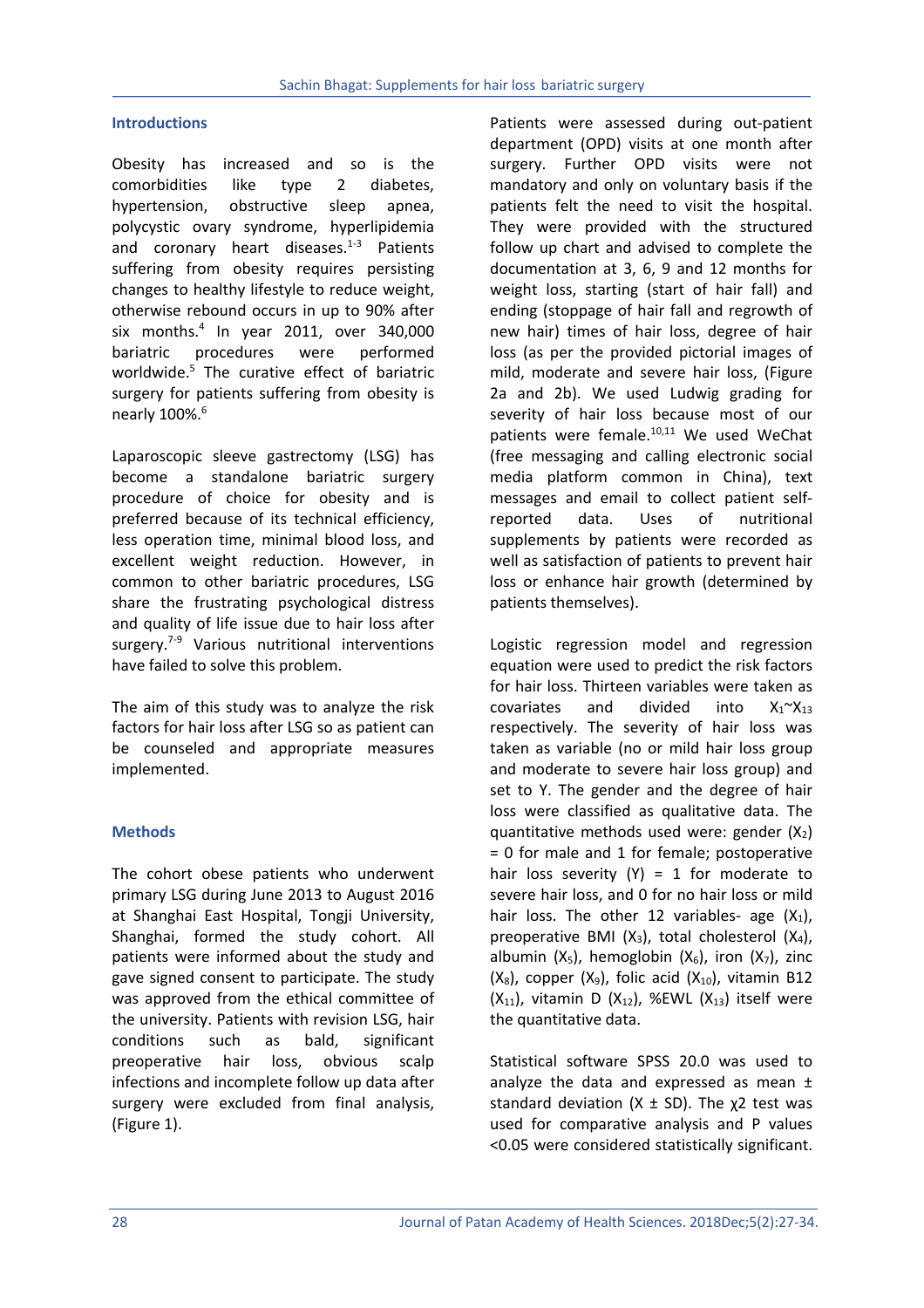



Source:

http://www.dreamplasticsurgery.com/images/Hair\_Transplant/Ludwig\_Female\_Hair\_Loss\_Pattern-web.png **Figure 2a. Schematic pictorial image provided to patients to report grading of hair loss mild (Grade I), moderate (Grade II), severe (Grade III);**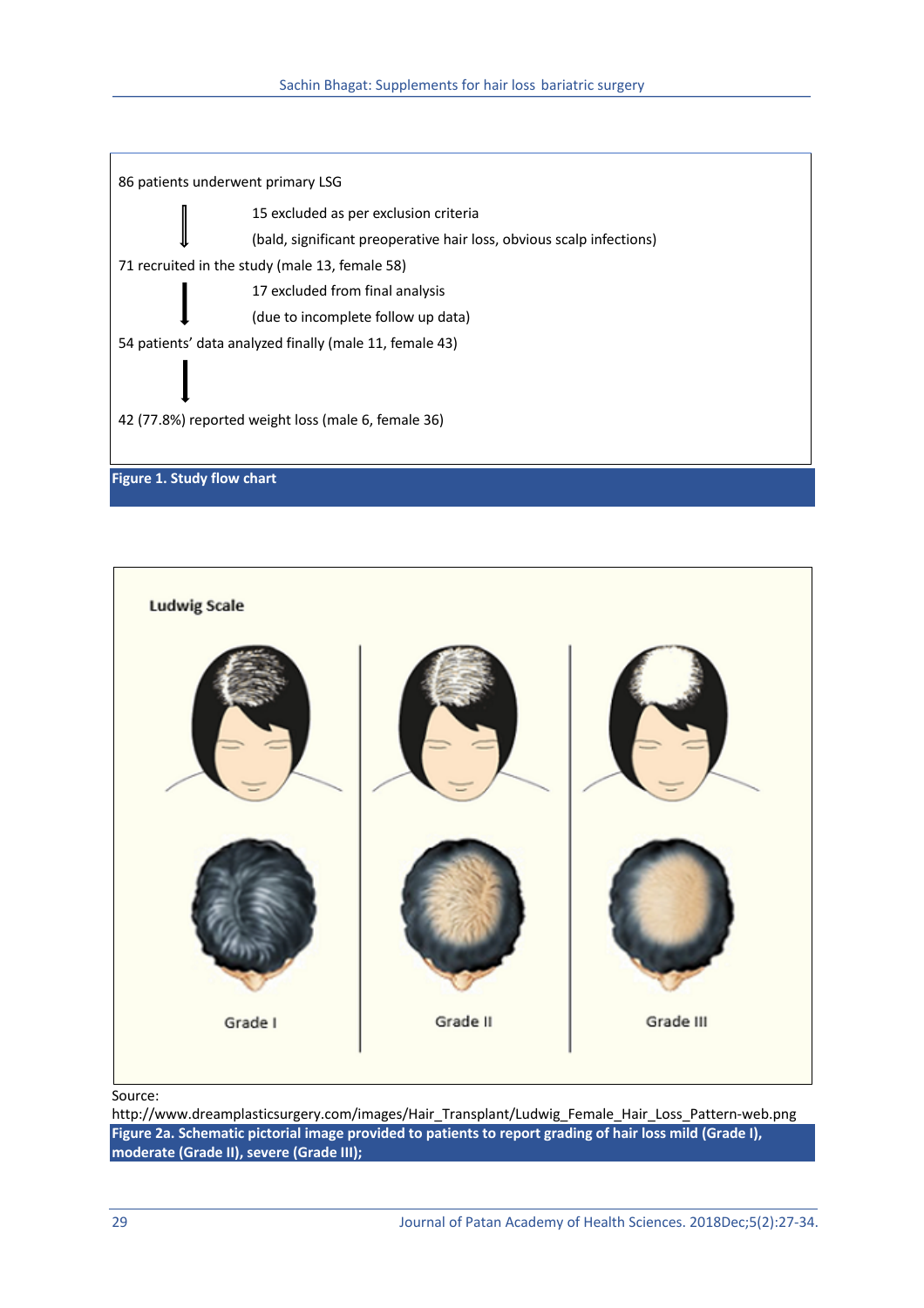

Source: http://www.ijtrichology.com/articles/2016/8/2/images/IntJTrichol\_2016\_8\_2\_57\_188033\_f1.jpg **Figure 2b. Pictorial image provided to comprehend easily and compare with the classical Ludwig grade of mild (a), moderate (b) and severe (c) hair loss.** 

## **Results**

There were 86 patients who had LSG. Fifteen were excluded as per initial recruitment criteria and from remaining 71 obese patients (M=13, F=58) formed the study cohort. Their mean age was 30.5±7.49 years, BMI 35.3±7.1Kg/m², comorbidities- type-2 diabetes 13 (18.3%), polycystic ovary syndromes 10 (14.1%), sleep apnea 8 (11.2%) and hypertension in 7 (9.9%). There was no postoperative bleeding, gastric leakage, obstruction and mortality. Among 71 patients, 17 had incomplete follow-up data and were excluded from final analysis.

Finally, data on 54 patients (M=11, F=43) were eligible for analysis. Hair loss was

reported by 42/54 (77.8%), male 6/42 (14.3%), female 36/42 (85.7%). Mild grade hair loss in 21/42 (50%), 10 (23.8%), moderate and 11 (26.2%) severe, (Table 1). All severe hair losses were reported by female patients.

The average starting time of start of hair loss was 3.43±1.36 months and ending time 8.59±3.38 months, (Table 2). Total of 15/42 (35.7%) patients used self-prescribed nutrition supplements available in the market without prescription (6 used zinc supplement, 4 iron, 3 iron plus zinc and 2 had zinc and vitamin B12 supplements) and they no significant improvement after use of these remedies. Out of 42 patients with hair loss, 39 reported growth of new hair

| Table 1. Degree of hair loss reported by 42 patients (77.8% of 54) following laparoscopic sleeve gastrectomy |  |
|--------------------------------------------------------------------------------------------------------------|--|
| (LSG) bariatric surgery                                                                                      |  |

| $1 - 9 - 7$                |          |                       |    |       |              |       |
|----------------------------|----------|-----------------------|----|-------|--------------|-------|
| <b>Degree of Hair loss</b> |          | <b>Male</b><br>Female |    |       | <b>Total</b> |       |
|                            | N        | %                     | N  | %     | N            | %     |
| No Loss                    | 5        | 45.5                  |    | 16.3  | 12           | 22.2  |
| Mild                       | 5        | 45.5                  | 16 | 37.2  | 21           | 38.9  |
| Moderate                   |          | 9.0                   | 9  | 21.0  | 10           | 18.5  |
| Severe                     | $\Omega$ | 0                     | 11 | 25.5  | 11           | 20.4  |
| Total                      | 11       | 100.0                 | 43 | 100.0 | 54           | 100.0 |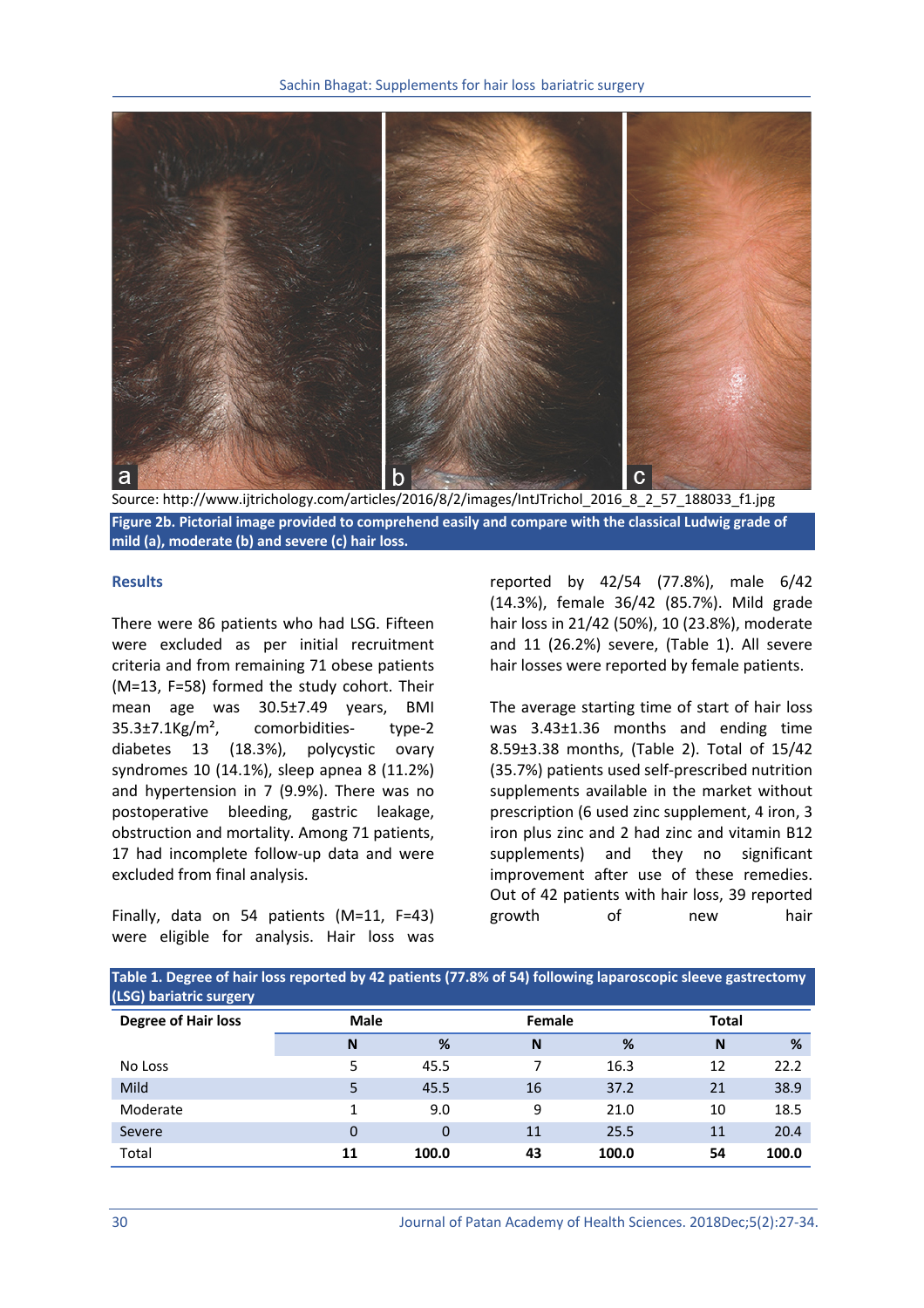## **Table 2. Outcome of hair loss in 42 patients (77.8% of 54) after LSG bariatric surgery**

| <b>Hair Loss</b>                      | <b>Results</b>                                                                                                                                                         |
|---------------------------------------|------------------------------------------------------------------------------------------------------------------------------------------------------------------------|
| Starting time (months, mean $\pm$ SD) | $3.43 \pm 1.36$                                                                                                                                                        |
| Ending time (months, mean $\pm$ SD)   | $8.59 \pm 3.38$                                                                                                                                                        |
| Nutrition supplement for hair loss    | 15 patients took nutrition supplements (6 had zinc,<br>4 iron, 3 iron plus zinc and 2 zinc plus vitamin B12),<br>and none of them reported satisfactory<br>improvement |
| Outcome of hair loss                  | 39 patients reported stop of hair loss and growth<br>new hair                                                                                                          |
|                                       | 3 patients continued to have hair loss during follow                                                                                                                   |

up period

## **Table 3. Omnibus tests of Model Coefficients for hair loss in 42 patients (out of 54) after laparoscopic LSG bariatric surgery**

| <b>Items</b> | л-     | Degree of freedom (df) | P value |
|--------------|--------|------------------------|---------|
| Model        | 35.265 |                        | 0.001   |
| <b>Block</b> | 35.265 |                        | 0.001   |
| <b>Step</b>  | 35.265 |                        | 0.001   |

## **Table 4. The equation of covariate regression coefficients, standard errors and P value for hair loss in 42 patients (out of 54) after LSG bariatric surgery**

| Covariates               | B         | <b>SE</b> | <b>Wald Test</b> | df           | Sig   |
|--------------------------|-----------|-----------|------------------|--------------|-------|
| Age                      | 0.070     | 0.103     | 0.469            | $\mathbf{1}$ | 0.493 |
| Gender                   | 4.850     | 2.279     | 4.528            | 1            | 0.033 |
| <b>BMI</b>               | $-0.010$  | 0.243     | 0.002            | $\mathbf{1}$ | 0.967 |
| <b>Total Cholesterol</b> | $-1.366$  | 1.547     | 0.780            | 1            | 0.377 |
| Albumin                  | $-0.013$  | 0.167     | 0.006            | $\mathbf{1}$ | 0.938 |
| Hemoglobin               | 0.090     | 0.045     | 4.052            | 1            | 0.544 |
| Iron                     | 0.830     | 1.096     | 0.573            | 1            | 0.449 |
| Zinc                     | $-0.113$  | 0.061     | 3.471            | 1            | 0.062 |
| Copper                   | 0.123     | 0.143     | 0.750            | $\mathbf{1}$ | 0.386 |
| <b>Folic Acid</b>        | $-0.644$  | 0.272     | 5.586            | 1            | 0.018 |
| Vitamin B12              | $-0.006$  | 0.004     | 2.618            | $\mathbf{1}$ | 0.106 |
| Vitamin D                | 0.013     | 0.141     | 0.008            | 1            | 0.928 |
| %EWL                     | 2.808     | 1.267     | 4.908            | $\mathbf{1}$ | 0.027 |
| Constant                 | $-10.783$ | 13.428    | 0.645            | 1            | 0.422 |

\*BMI= Body Mass Index, %EWL= Postoperative Excess Weight Loss, B=correlation coefficient, SE= standard error, df= degree of freedom, Sig=significance

The one step single variate analysis showed that the χ2 values among the Model, Block and Step were same, (Table 3). The P value was 0.001<0.05. The coefficients of the covariant were not all 0, which showed significant differences of the model.

On multivariate regression analysis of 13 covariates, the gender (correlation coefficient  $B =$ 4.850, P = 0.033), preoperative folic acid (B = -0.644, P = 0.018) and %EWL (B = 2.808, P = 0.027) had a significant effect on moderate to severe hair loss (strain Y), and rest of the variables had no significant effect on hair loss, (Table 4).

The regression equation of the factors of hair loss was established by the regression coefficient of each variable. We set the risk rate of moderate to severe hair loss at P, logit (p)=-9.756+0.060  $X_1+4.280$   $X_2-0.020$   $X_3-1.499$   $X_4-0.023$   $X_5+0.070$  $X_6 + 0.849X_7 - 0.131$   $X_8 + 0.349$   $X_9 - 0.680$   $X_{10} - 0.007$  $X_{11}$ +0.011  $X_{12}$ +2.504  $X_{13}$ . Then we randomly selected 5 cases with moderate to severe hair loss. The predicating results were same as the follow-up results, indicating that the model was satisfactory.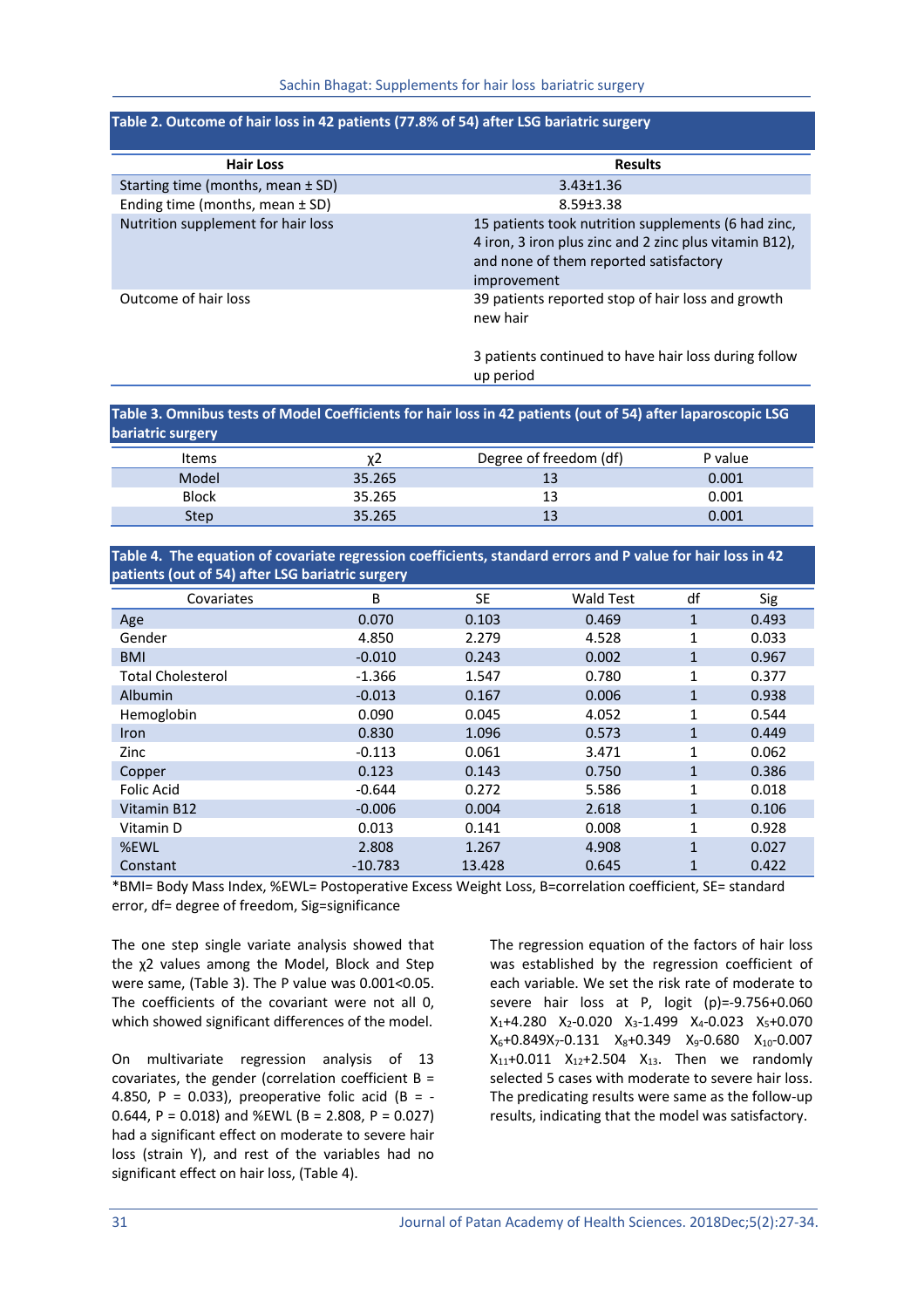# **Discussions**

In our study hair loss was reported by  $3/4<sup>th</sup>$  of patients (77.8% i.e. 42 of 54) following LSG for obesity. Female patients reported hair loss more commonly (36 out of 42), and with high severity as all 11 severe hair losses were seen in female.

Different grades of hair loss have been reported after bariatric surgery. It occurs usually after 3 months following bariatric procedures. 12-15 Hair loss is reported in up to 74.2%. <sup>16</sup> Diffuse type of hair loss known as telogen effluvium is common. Stress due to surgery and enforced dietary regimen causes the hair cycle shift to the telogen phase or resting phase with continued hair loss.<sup>17,18</sup> Some studies have also shown that excessive weight loss causes damage in some components of the cutaneous extracellular matrix of the hair causing hair loss. 19,20

Various micronutrients have been associated with the hair loss. Study reports hair loss in 16 (38% in 42) obese patients undergoing LSG and were significantly associated with low plasma zinc levels (P=0.021).<sup>8</sup> Reduction of gastric acid following sleeve gastrectomy reduces zinc absorption. Reports shows that the patients taking higher supplements of iron and zinc had milder hair loss than the patients taking lower supplements. $14$  However, in a study conducted on 130 patients undergoing bariatric surgery showed that 47 patients still had hair loss despite the iron and vitamin supplement.<sup>7</sup> In our study we didn't find significant correlation between hair loss and preoperative levels of zinc or iron. We did not monitor post-operative levels of these minerals and thus cannot conclude with certainty whether the postoperative levels of these minerals were significant low and played a role in hair fall. However, 15 patients who did use self-prescribed various nutrition supplements (6 had zinc, 4 iron, 3 iron plus zinc and 2 zinc plus vitamin B12) available in the market without prescription (Table 2) did not report satisfactory benefits. The use of various supplements and results were all selfreported by patients, and the accurate dose

and their effect could not be analyzed in detail, one of the possible limitations of our study. Iron supplements were not required for at least one year after surgery in patients undergoing LSG.<sup>21</sup>

In our study, the mean starting time of hair loss was 3.43±1.36 months after surgery. This is the period of rapid decline in the body weight after surgery. The highest weight loss occurs in the first six months of the surgery.<sup>22</sup> The greater the %EWL, faster the weight loss and more serious is the hair loss. Possible explanation of this early hair loss could be rapid subcutaneous adipose tissue decrease after LSG, making scalp structure thinner, reducing the strength needed to support hair and resulting in hair loss. The thinning of the scalp tissue may also decrease blood supply and nutrient to the hair follicle which could further weaken the hair causing the hair to advance into the 'telogen phase'. These are the areas of further research. Women with longer hair require more strength of scalp to support the hair. This may be the reason of higher and severe hair loss in female. A few months after the LSG, the body adapts to the changing environment, the scalp structure gradually stabilizes and so the hair loss stops. At this time, the 'telogen phase' re-enters the hair growth phase. Folic acid as a carbon unit carrying molecules plays important role in protein synthesis $2^{3,24}$  The folic acid deficiency may affect synthesis of kerato-proteins, leading to hair loss.

The small sample size and patient selfreported follow up may have biased reporting for the severity of hair loss. Similarly, the use of self-prescribed supplements, lack of details about the dose and duration and objective measure of satisfaction are some of the limitations of our study. Majority of our patients with hair loss were females, (F:M= 36:6), and so the Ludwig grading system we used may not justify for the male patients. All patients in this study had LSG, and resulting hair loss may not be generalized to other bariatric procedures. This was the beginning of LSG bariatric procedure at our center, and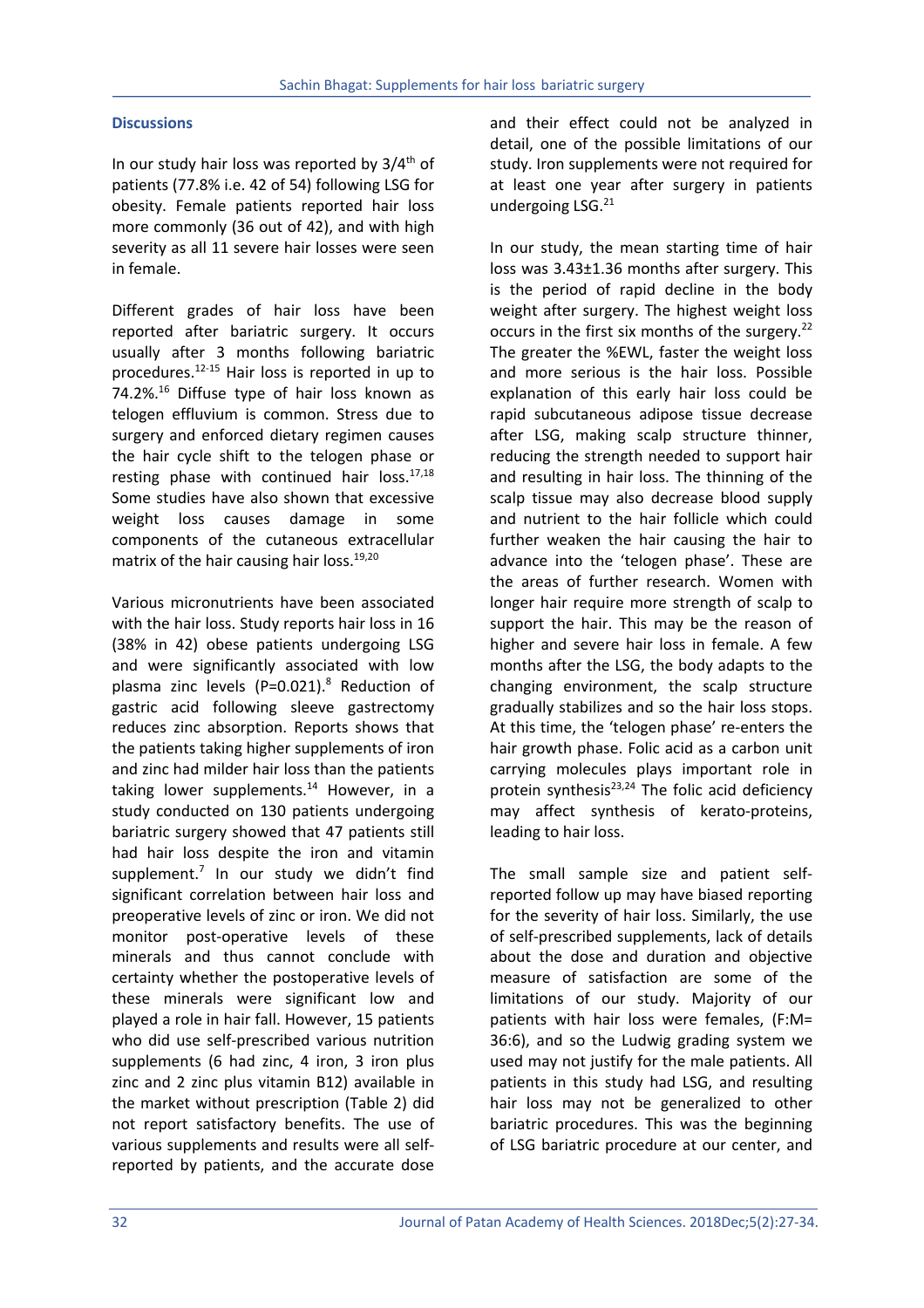the number of procedures has increased significantly thereafter.

This study high lights the extent of problem of hair loss after LSG in majority (77.8%, 42 of 54 patients had hair loss) and there were more than 1/3 patients (35.7%, 15 of 42 with hair loss) who experienced stress due to hair loss and were desperate to try various selfprescribed supplements. Our study points out the significance of preoperative serum folic acid, and %EWL and certain risk factors like female gender for hair loss following LSG. These findings may be useful to counsel female patients and prepare them for this self-limiting stressful postoperative situation, and also the fact that there is no proven benefit of self-medication of supplements available in the market. Taking into consideration the limitation of our study, and findings of no benefit of self-prescribed iron and zinc supplements, there is need of prospective comparative study design to further consolidate these issues.

Current study shows that there was no reported satisfactory benefit of selfprescribed nutritional supplements containing iron, and zinc. Hair loss was a self-limiting common phenomenon after LSG bariatric surgery, seen in  $3/4^{\text{th}}$  (77.8%, 42 of 54) of patients starting at 3.43±1.36 months and ending at 8.59±3.38 months (in 39 out of 42). Multivariate regression analysis showed female gender, preoperative serum folic acid, and %EWL (3 out of 13 covariates) as risk factors for hair loss.

# **Conclusions**

Hair loss was seen in up to  $3/4<sup>th</sup>$  of patents after Laparoscopic sleeve gastrectomy bariatric surgery. Postoperatively 1/3 of patients used self-prescribed nutrition supplements for hair loss with no satisfactory results. Female gender, preoperative serum folic acid, and postoperative excess weight loss (%EWL) were significant risk factors for hair loss.

# **Conflict of Interest**

All authors declare no conflict of interest.

# **References**

- 1. Després J-P, Lemieux I. Abdominal obesity and metabolic syndrome. Nature. 2006;444:881-7. DOI: 10.1038/nature05488 PubMed
- 2. Must A, Spadano J, Coakley EH, Field AE, Colditz G, Dietz WH. The disease burden associated with overweight and obesity. JAMA. 1999;282:1523-9. DOI: 10.1001/jama.282.16.1523 PubMed
- 3. Bhagat S, Lu J, Gupta R, Zhu J. Effect of Bariatric Surgery on Primary Hypertension in Morbidly Obese Patients: Possible Mechanisms. Science Letters. 2016;4:103-7. PDF
- 4. Franz MJ, VanWormer JJ, Crain AL, Boucher JL, Histon T, Caplan W, et al. Weight-loss outcomes: a systematic review and metaanalysis of weight-loss clinical trials with a minimum 1-year follow-up. Journal of the American Dietetic Association. 2007;107:1755-67. DOI: 10.1016/j.jada.2007.07.017 PubMed
- 5. Buchwald H, Oien DM. Metabolic/bariatric surgery worldwide 2011. Obesity surgery. 2013;23:427-36. DOI: 10.1007/s11695-012- 0864-0 PubMed
- 6. Black DW, Goldstein RB, Mason EE. Psychiatric diagnosis and weight loss following gastric surgery for obesity. Obesity surgery. 2003;13:746-51. DOI: 10.1381/096089203322509327 PubMed
- 7. Neve HJ, Bhatti WA, Soulsby C, Kincey J, Taylor TV. Reversal of hair loss following vertical gastroplasty when treated with zinc sulphate. Obesity surgery. 1996;6:63-5. DOI: 10.1381/096089296765557295 PubMed
- 8. Ruiz-Tovar J, Oller I, Llavero C, Zubiaga L, Diez M, Arroyo A, et al. Hair loss in females after sleeve gastrectomy: predictive value of serum zinc and iron levels. The American Surgeon. 2014;80:466-71. PubMed PubMed
- 9. Rushton D. Nutritional factors and hair loss. Clinical and experimental dermatology. 2002;27:396-404. DOI: 10.1046/j.1365- 2230.2002.01076.x PubMed
- 10. Camacho-Martínez FM. Hair loss in women. Semin Cutan Med Surg. 2009 Mar;28(1):19-32. DOI: 10.1016/j.sder.2009.01.001 PubMed
- 11. Ludwig E. Classification of the types of androgenetic alopecia (common baldness)